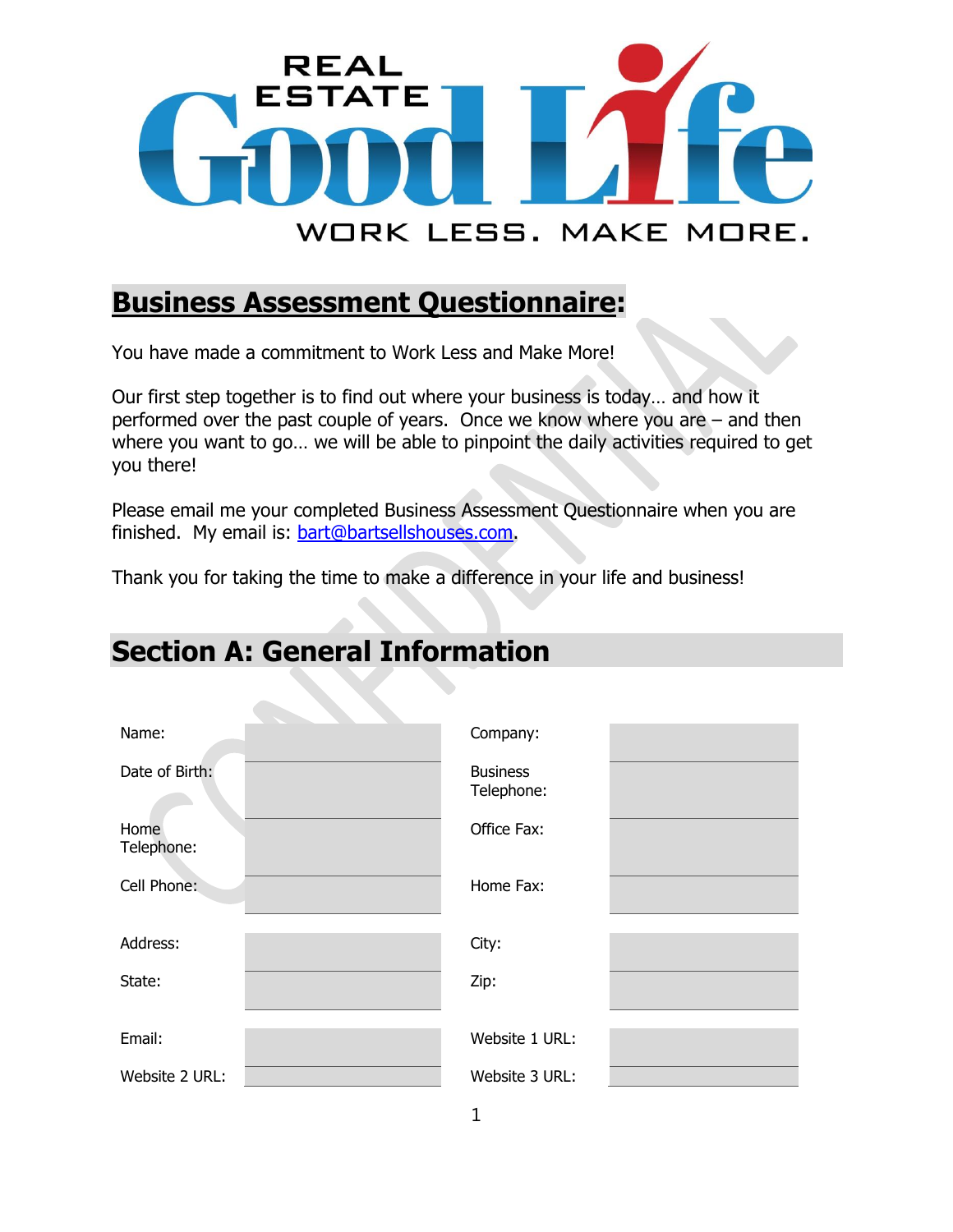1. Are you a: (Check one)

|    | <b>Broker Owner</b>                  | Managing Broker         |
|----|--------------------------------------|-------------------------|
|    | <b>Broker</b>                        | Team Owner              |
|    | <b>Team Member</b>                   | <b>Individual Agent</b> |
| 2. | Number of Years in Real Estate as a: |                         |
|    | <b>Broker Owner:</b>                 | Managing Broker:        |
|    | Broker:                              | Team Owner:             |
|    | Team Member:                         | Individual Agent:       |
|    | Total years in Real<br>Estate:       |                         |

## **Section B: Market Information**

- 1. Where is your Market Area?
- 2. How many years have you been in your current market area?
- 3. How many transactions were there in your market last year?
- 4. Your total transactions last year:
- 5. What is the average sale price in your market?
- 6. Your Average Sale Price: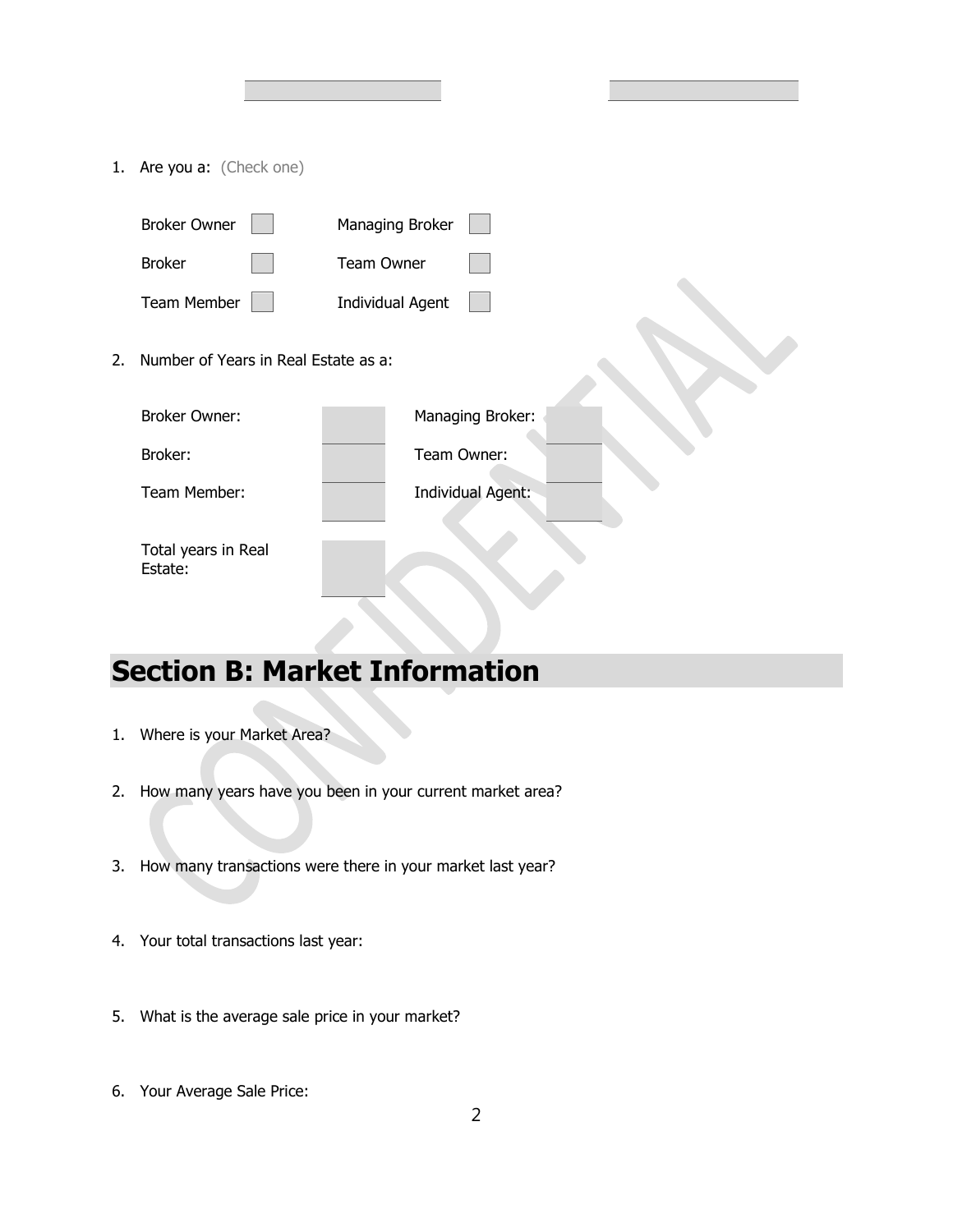7. Your estimate of low, medium, and high price range for your market:

| Low Price Range:       |  |
|------------------------|--|
| Medium Price<br>Range: |  |
| High Price Range:      |  |

8. Current number of homes listed for sale in your market:

| Low Price Range:       |  |
|------------------------|--|
| Medium Price<br>Range: |  |
| High Price Range:      |  |

9. Average days on the market before a home sells:

| Low Price Range:       |  |
|------------------------|--|
| Medium Price<br>Range: |  |
| High Price Range:      |  |

10. Average months of inventory in your market (number listed x days on the market/30):

| Low Price Range:              |  |
|-------------------------------|--|
| <b>Medium Price</b><br>Range: |  |
| High Price Range:             |  |

11. How many agents are in your market?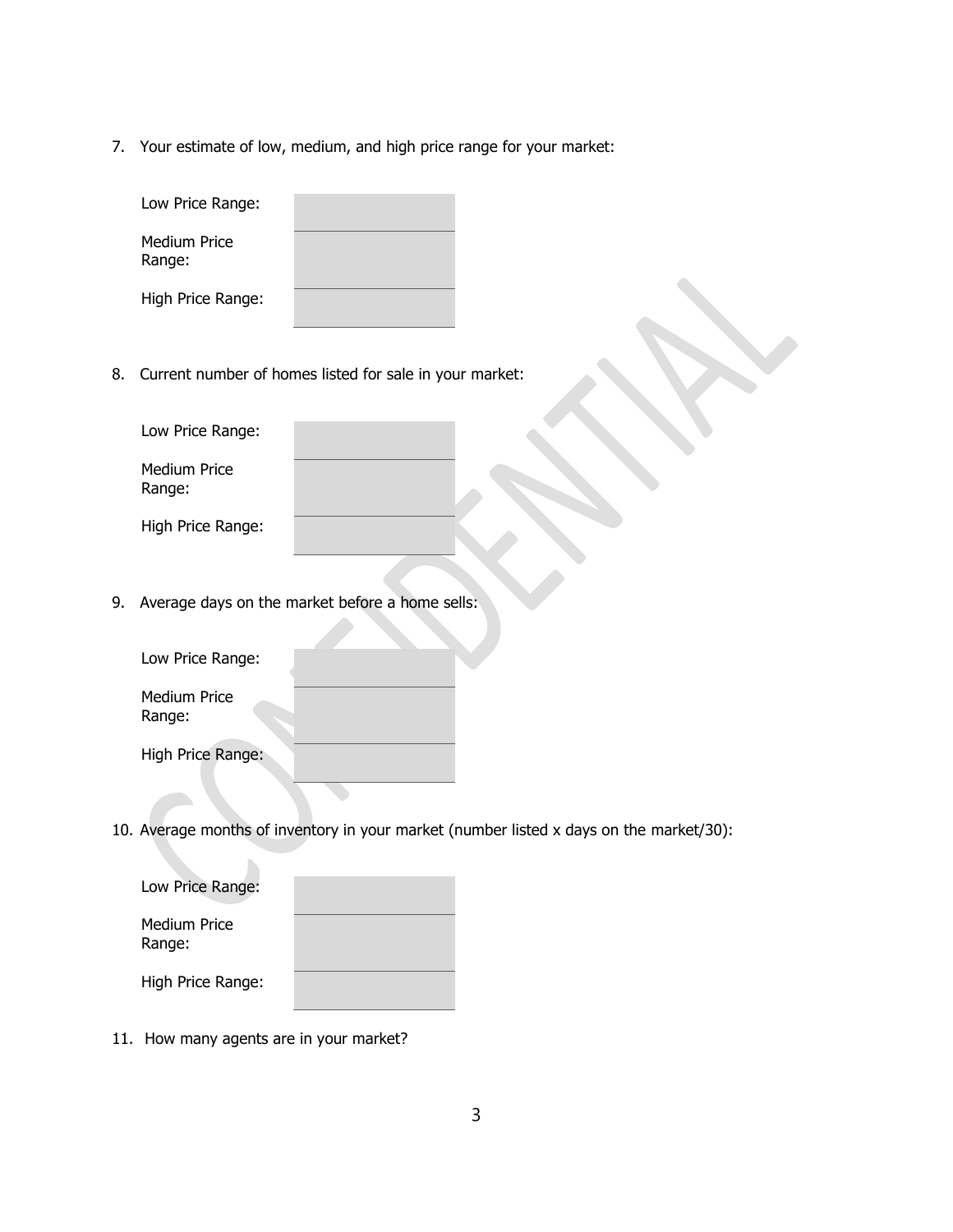#### **Section C: Management**

1. How many employees to you have that derive their income from your real estate transactions?

| Administrative: |  |
|-----------------|--|
| Agents:         |  |
| Total:          |  |

- 2. On a scale of 1 to 10, how well do you lead and inspire other to do their best?
- 3. List the titles of all positions in your organization and give a brief description of their job duties:
- 4. How consistent are the results your employees produce? (Check one)

| Very consistent       | Somewhat consistent        |  |
|-----------------------|----------------------------|--|
| Somewhat inconsistent | Completely<br>inconsistent |  |

- 5. Do you have a recruiting and hiring system in place? If Yes, explain:
- 6. Do you have a written organizational chart for your business that defines the functions for each position?
- 7. How often do you conduct employee performance evaluations? (Check one)

| Monthly      | Quarterly   |  |
|--------------|-------------|--|
| Twice a Year | Once a Year |  |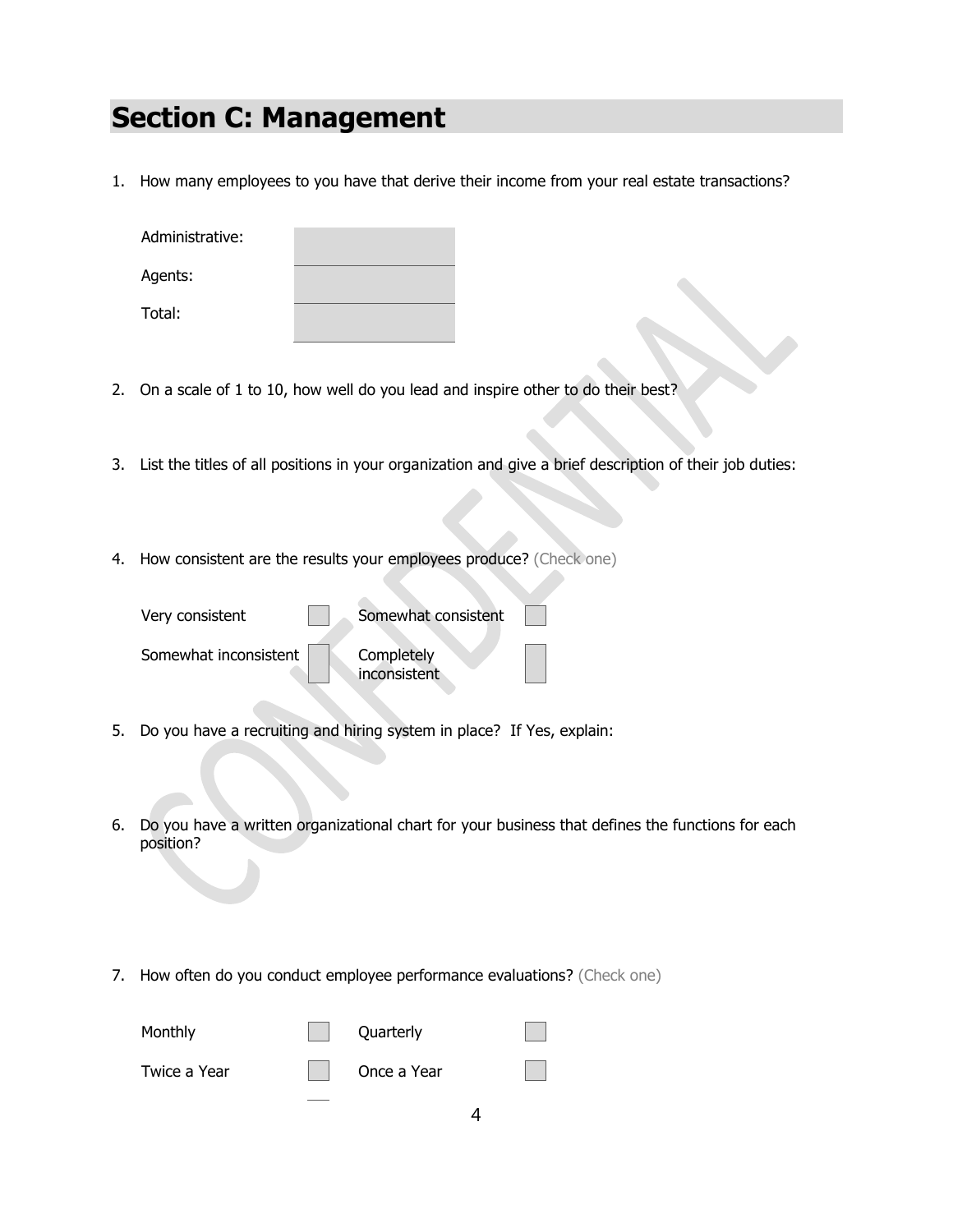Never

- 8. Would you be in trouble if a certain key person(s) were to leave your business?
- 9. On a scale of 1 to 10, does staff training run smoothly, consistently, and produce satisfactory results?
- 10. What concerns do you have about Management?

## **Section D: Business Statistics**

1. How many:

Buy-side transactions did you do **two** years ago?:

Buy-side transactions did your team do two years ago?:



Total Buy-side transactions done two years ago:

Sell-side transactions did you do two years ago?:

Sell-side transactions did your team do two years ago?:

Total sell-side transactions done two years ago:

Total transactions done two years ago:





Buy-side transactions did you do last year?: Buy-side transactions did your team do last year?: Total Buy-side transactions done last year: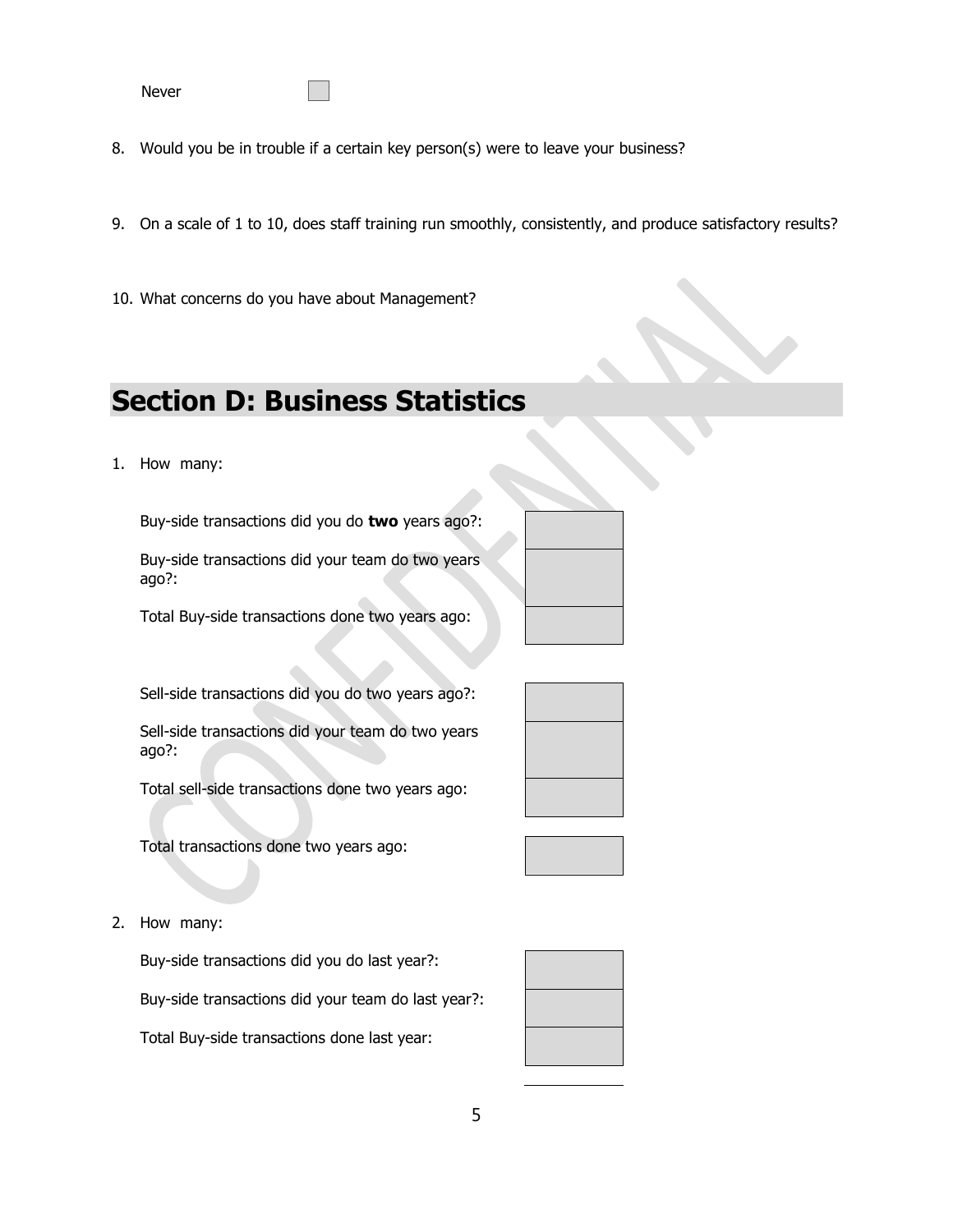Sell-side transactions did you do last year?:

Sell-side transactions did your team do last year?:

Total sell-side transactions done last year:

Total transactions done last year:



3. How many:

Buy-side transactions have you done this Year To Date?:

Buy-side transactions have your team done this YTD?:

Total Buy-side transactions done this YTD:

Sell-side transactions have you done this YTD?:

Sell-side transactions have your team done this YTD?:

Total sell-side transactions done this YTD:

Total transactions done this YTD:

On a percentage basis, how much do your sales vary month to month?

# **Section E: Financial**

1. Do you know your cost to list each property? (Check one)

| No |  | Yes     |  |
|----|--|---------|--|
|    |  | Amount: |  |

2. What does it cost to run your business each month?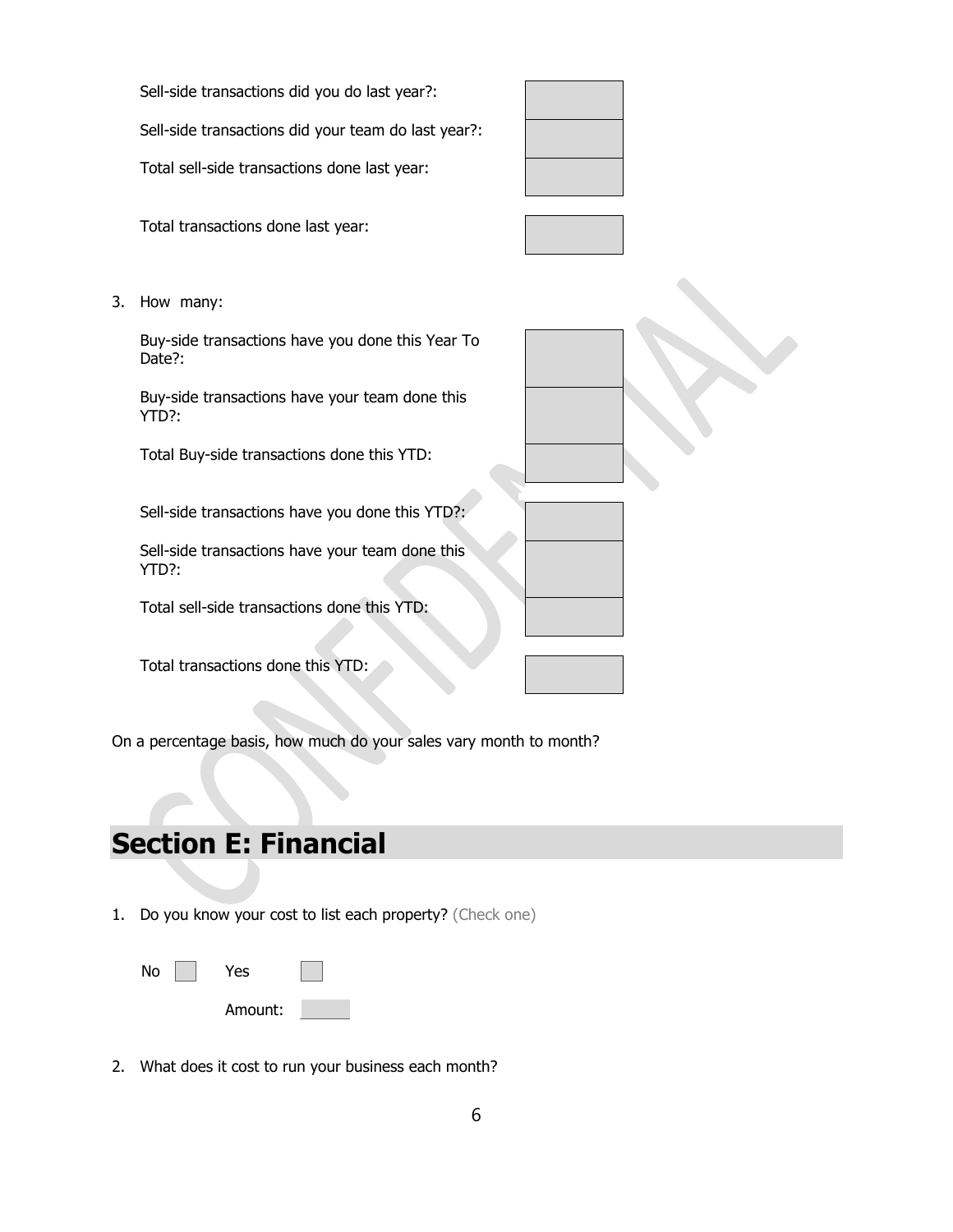3. Which of the following financial reports do you generate on a regular basis? (Check all that apply)

|    | Profit and loss                                                | Projections          |  |
|----|----------------------------------------------------------------|----------------------|--|
|    | <b>Budget</b>                                                  | <b>Balance Sheet</b> |  |
|    | <b>Statement of Cash</b><br>Flow                               | Other                |  |
| 4. | How often do you generate these financial reports? (Check one) |                      |  |
|    | Weekly                                                         | Monthly              |  |
|    | Quarterly                                                      | Annually             |  |
|    | Other                                                          |                      |  |

- 5. On a scale of 1 to 10, how well do you understand the information on your reports?
- 6. What other concerns do you have about finances?

# **Section F: Systems**

- 1. Do you have a lead follow-up system? What is it?
- 2. How do you track clients, listings, activities & CRM?
- 3. How current is your client database?
- 4. List all computer programs your office uses:
- 5. How many names do you have in your database?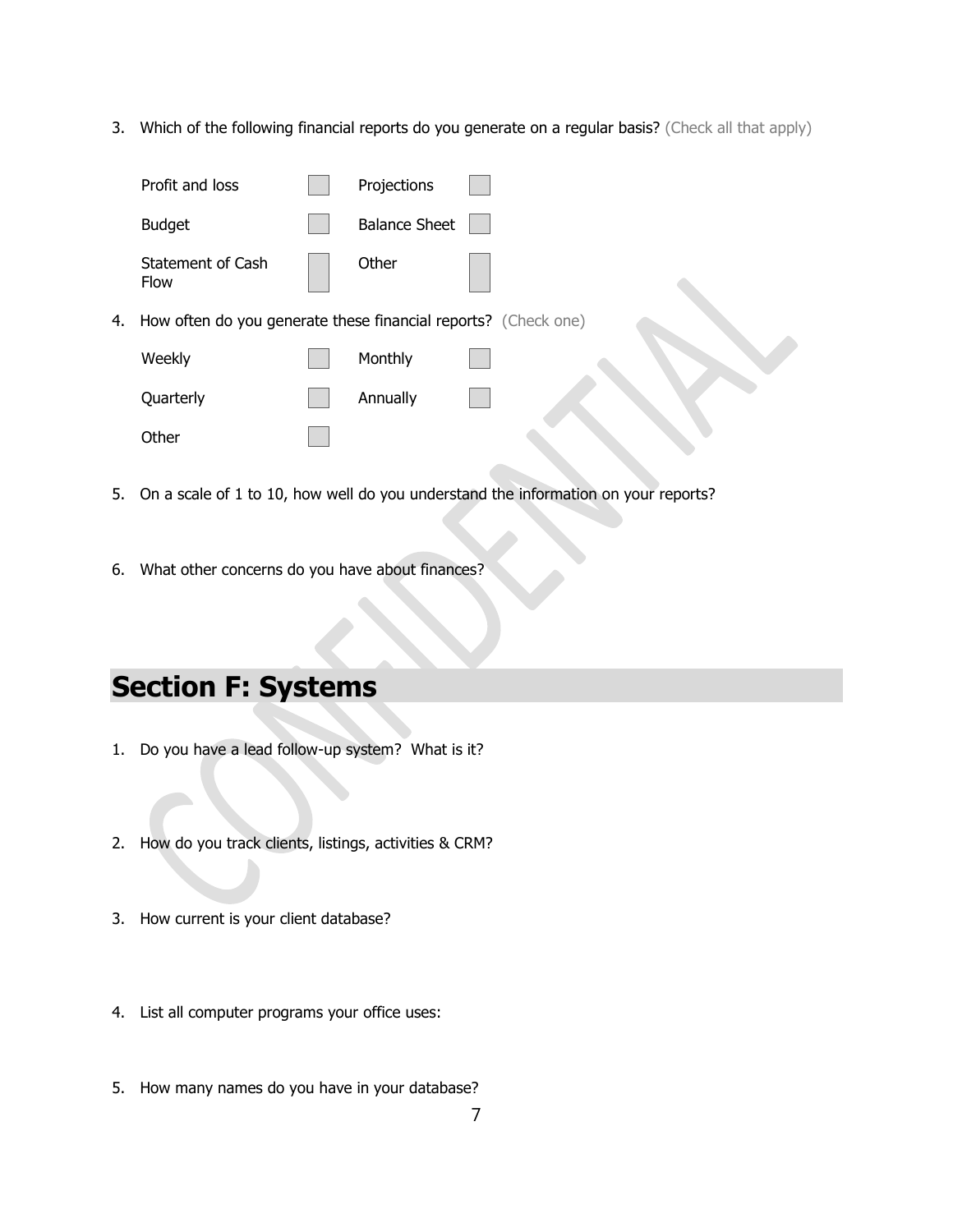- 6. How often do you update your database?
- 7. On a scale of 1 to 10, how easy is it to evaluate the effectiveness of your marketing with your current tracking system?

#### **Section G: Work Environment**

- 1. How many days per week do you work?
- 2. How many hours per week do you work?
- 3. How much vacation time do you take?
- 4. Do you work more hours and get more done than anyone else in your business?
- 5. Do you feel like you're in control of how you spend your time?

If you had the power to change your schedule, how would you change it?

# **Section H: Sales**

1. What percentage of the following lead sources does your business turn into sales?

| Referral      | Radio / TV advertising |  |
|---------------|------------------------|--|
| Direct Mail   | Internet/ IDX/ PPC     |  |
| Reputation    | Yellow pages           |  |
| Telemarketing | Buying leads (specify) |  |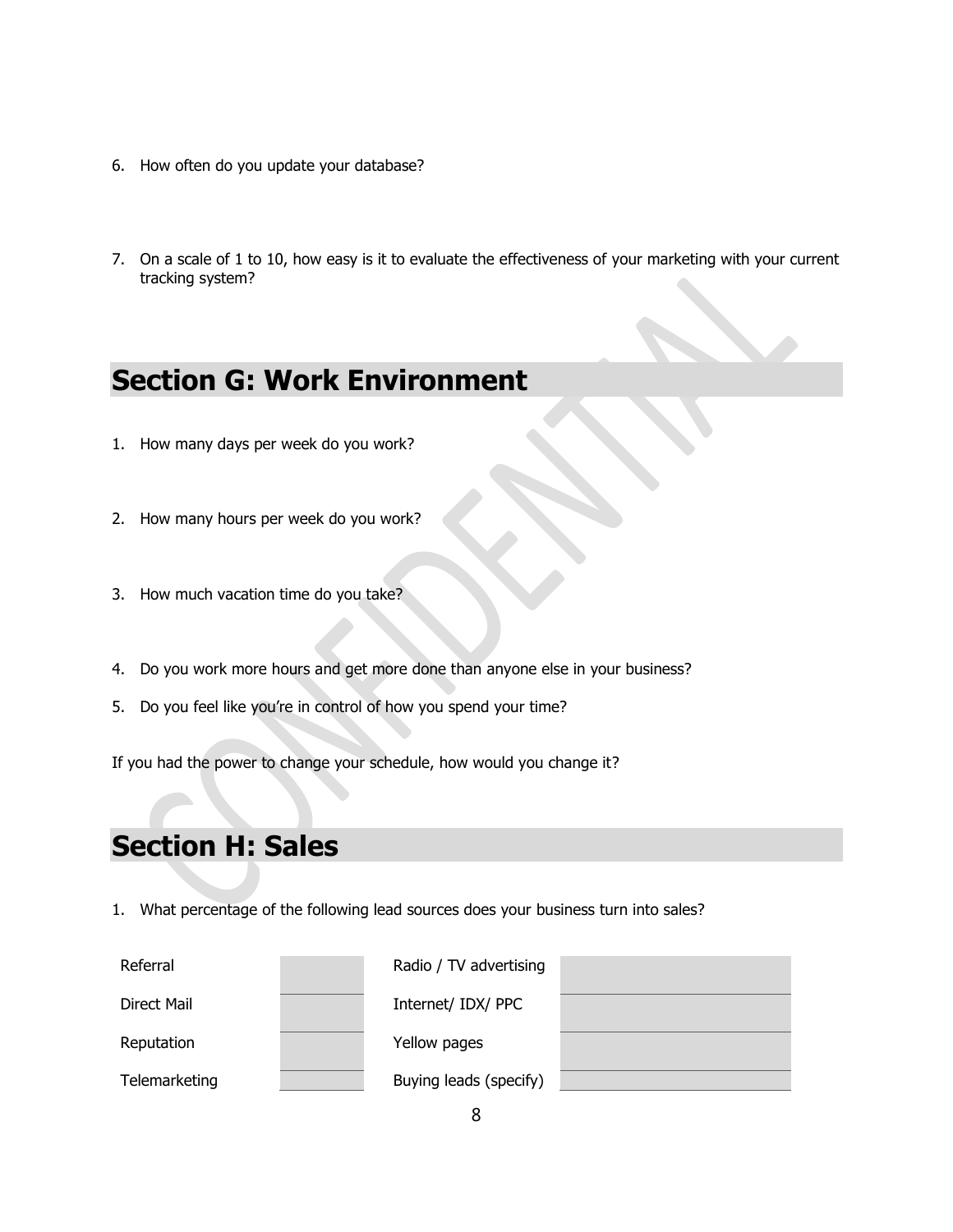Print media advertising

Other (specify)

2. On a scale of 1 to 10, how easy is it for you to overcome the most common objections to the sale?

What systems or tools do you have to help you convert leads to clients?

3. What concerns do you have about Lead Conversion?

#### **Section I: Marketing/Advertising**

1. What kind of marketing are you doing? (Check all that apply)

| Newspaper          | <b>Phone Blasting</b> |  |
|--------------------|-----------------------|--|
| Direct Mail        | Magazines             |  |
| Internet           | <b>Brochures</b>      |  |
| Direct Advertising | Fax Back              |  |
| Telemarketing      | <b>Other</b>          |  |

2. Do you do open houses? If yes, what percentage of your listings do you do open houses for?

9

- 3. Is there anything special you do for your open houses?
- 4. Do you prospect daily? (Check all that apply)

| Past Clients | <b>FSBO</b> |  |
|--------------|-------------|--|
| Expired      | Sphere      |  |
| Just Listed  | Just Sold   |  |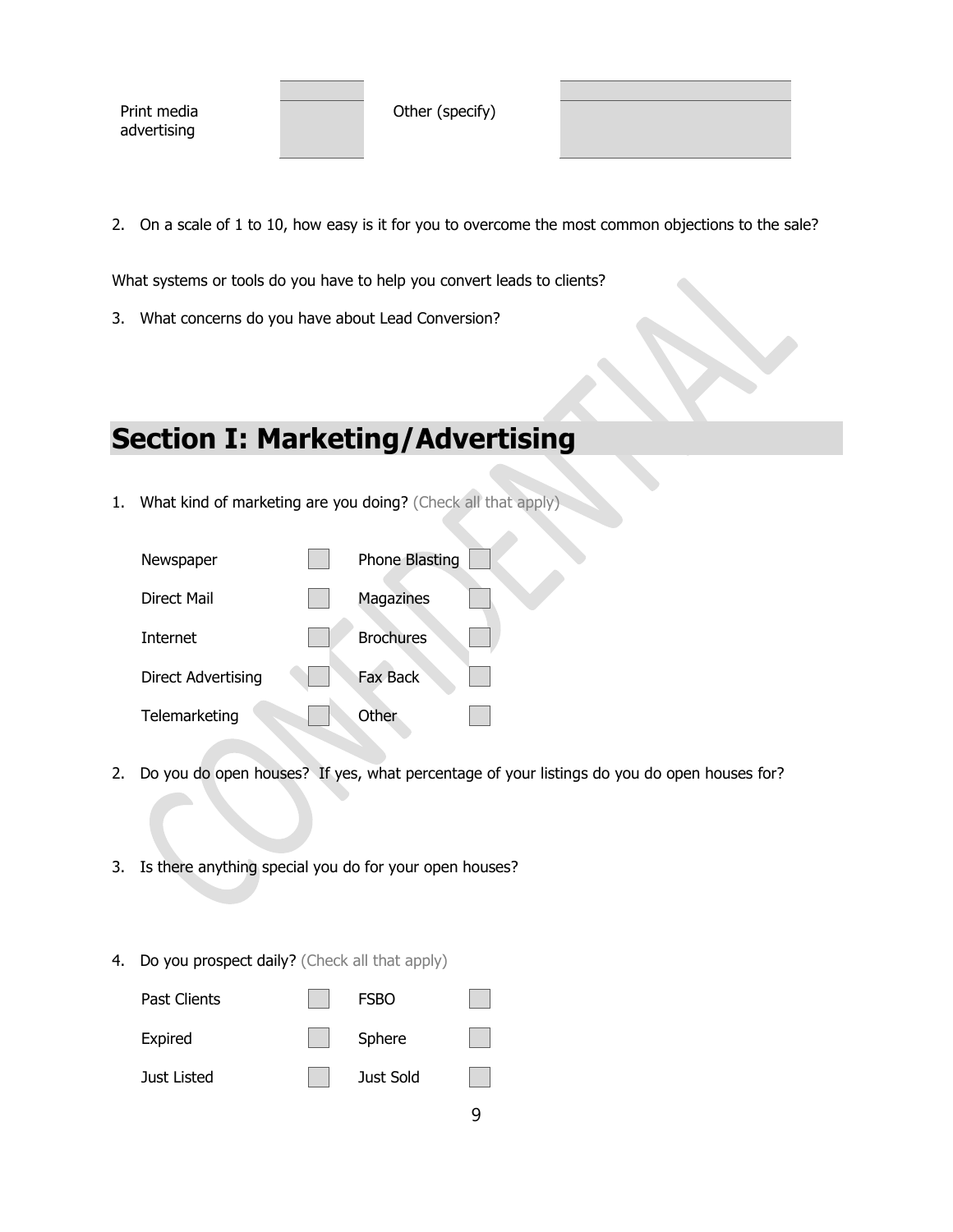| <b>Business</b> | Rentals |  |
|-----------------|---------|--|
| Database leads  |         |  |

5. Where does your business come from? (Give percentages)



- 6. What do you do that distinguishes yourself from your competitors when working with buyers?
- 7. What do you do that distinguishes yourself from your competitors when working with sellers?
- 8. What have you done to communicate those differences to your customers?
- 9. On a scale of 1 to10, how well do you think you have done in communicating those differences to your customers?
- 10. What percentage of your advertising is branded and what percentage is unbranded?
- 11. Do you use guarantees and USPs in your advertising? If so, list your USPs. If you do not know what a USP is, you do not use one, lol!:
- 12. On a scale of 1 to 10, how well do you think you have done at communicating a consistent message to your market in your advertising?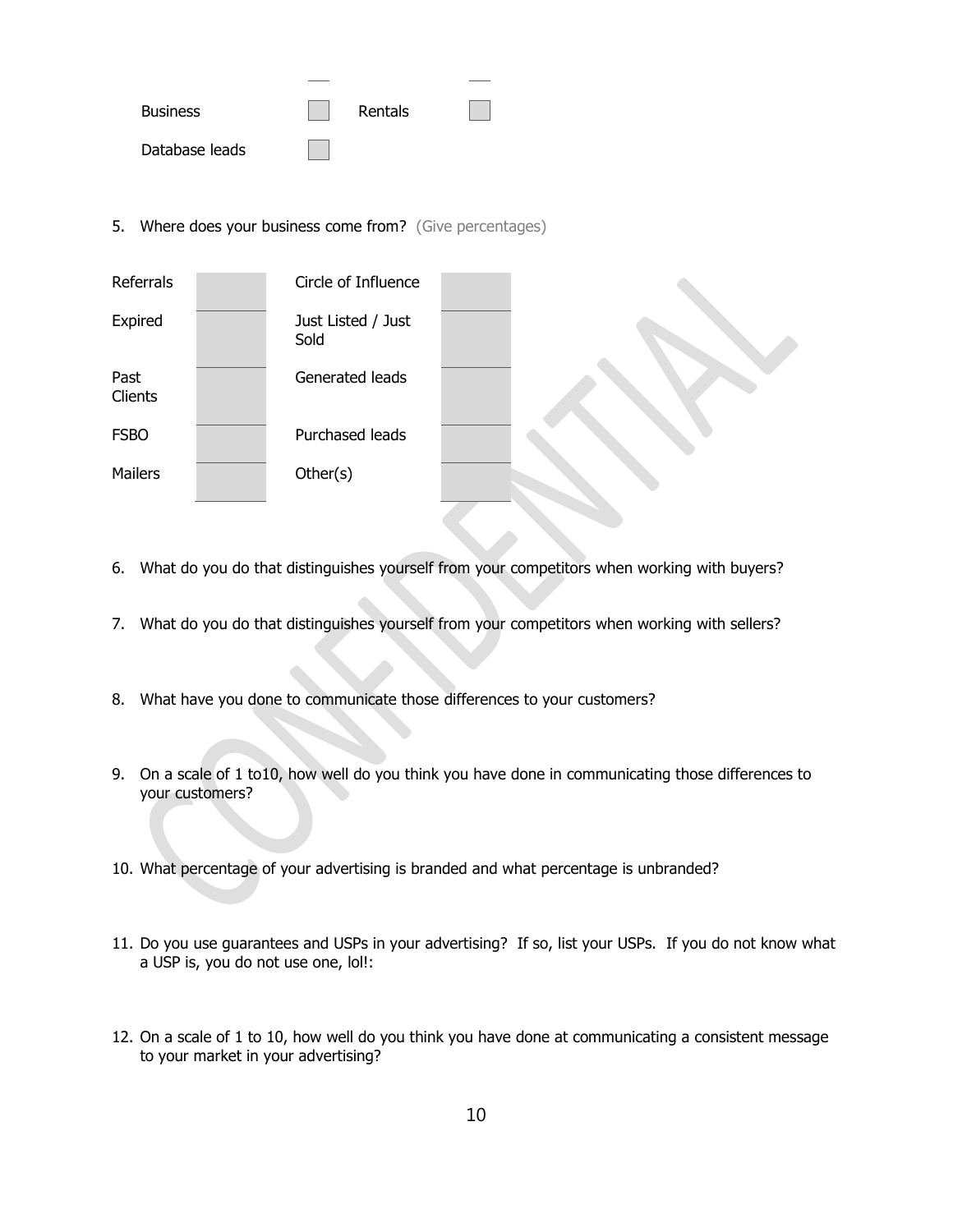13. How many new leads do you generate per month?

14. Give the sources and percentages of each lead source you have.

| Referral                   | Radio / TV<br>advertising |  |
|----------------------------|---------------------------|--|
| Direct Mail                | Internet                  |  |
| Reputation                 | Yellow pages              |  |
| Telemarketing              | Buying leads (specify)    |  |
| Print media<br>advertising | Other (specify)           |  |

15. How much do you spend on Marketing per month?

16. What concerns do you have in the area of Marketing?

17. What promotional efforts have you tried that you are no longer doing? (Check all that apply)

| Direct Mail         | Print media advertising |  |
|---------------------|-------------------------|--|
| Internet            | Radio / TV advertising  |  |
| <b>Yellow Pages</b> | Buying leads (specify)  |  |
| Telemarketing       | Other (specify)         |  |

18. On a scale of 1 to 10, how effective do you think you are at generating leads from each of your lead sources?

| Referral:   | Print media<br>advertising |  |
|-------------|----------------------------|--|
| Direct Mail | Radio / TV advertising     |  |
| Reputation  | Internet                   |  |
|             |                            |  |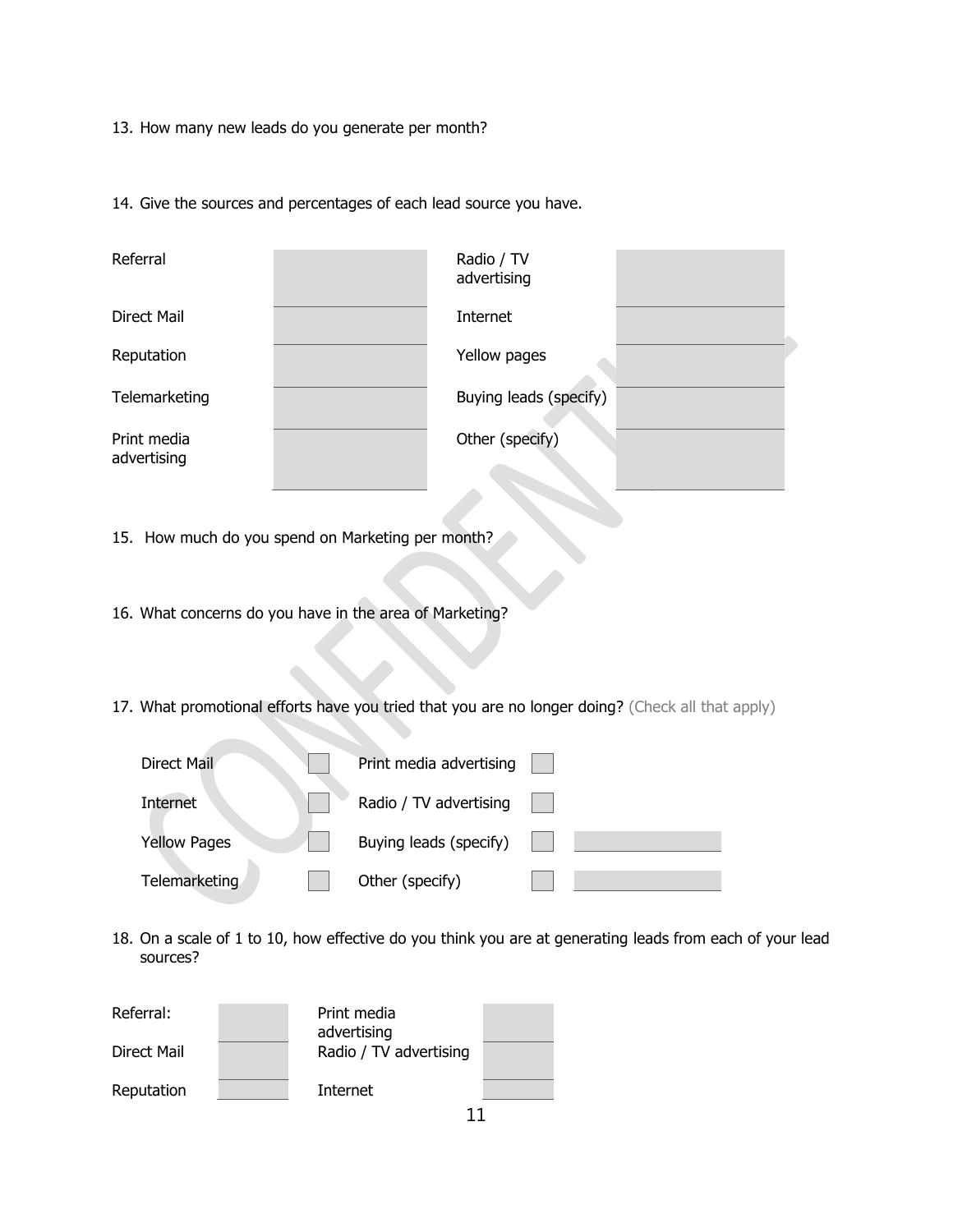| Telemarketing |  |
|---------------|--|
|---------------|--|

Yellow pages

Other (specify)



- 19. Does your business get all of the qualified leads it can handle?
- 20. Do you have an adequate budget for generating leads?
- 21. Do you easily obtain referrals from existing clients?
- 22. What systems do you have in place to generate referral business, be specific?
- 23. What concerns do you have about Lead Generation?
- 24. Do you use direct mail, postcards, sales letters, etc?
- 25. Do you send your database a newsletter? If so, printed or electronic or both?

## **Section J: Customer Service**

- 1. On a scale of 1 to 10, how good to you think your business's customer service is?
- 2. Do measure your customer's satisfaction? If so, how?
- 3. On a scale of 1 to 10, how good to you think your customers would say your business's customer service is?
- 4. On a scale of 1 to 10, how consistent is your customer service?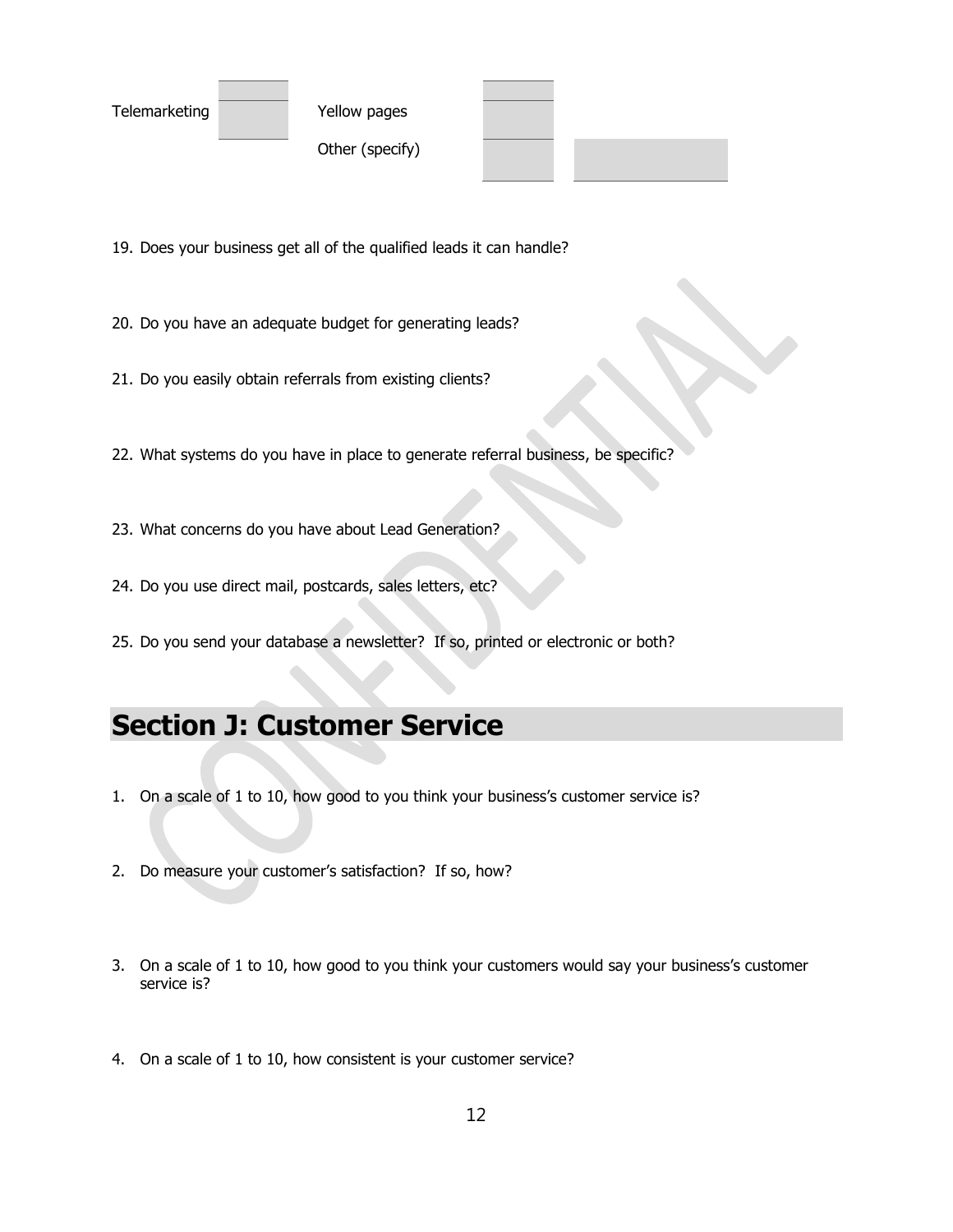- 5. What percentage of your customers become repeat customers?
- 6. On a scale of 1 to 10, how well do you think your customer service system would work if your sales tripled this month?
- 7. On average, how many hours a week do you spend on customer service?
- 8. On a percentage basis, how much of the time you spend on customer service is reactionary and what percentage is spent on a proactive approach?
- 9. On a scale of 1 to 10, how confident are you in your ability to improve your customer service program?
- 10. What other concerns do you have in the area of customer service?

#### **Section K: Personal Information**

- 1. What has been your personal focus in life? Where do you spend your time and energy in your personal and business life?
- 2. Describe three (3) events that have shaped your life and what you have learned from them.
- 3. What do you value most in life?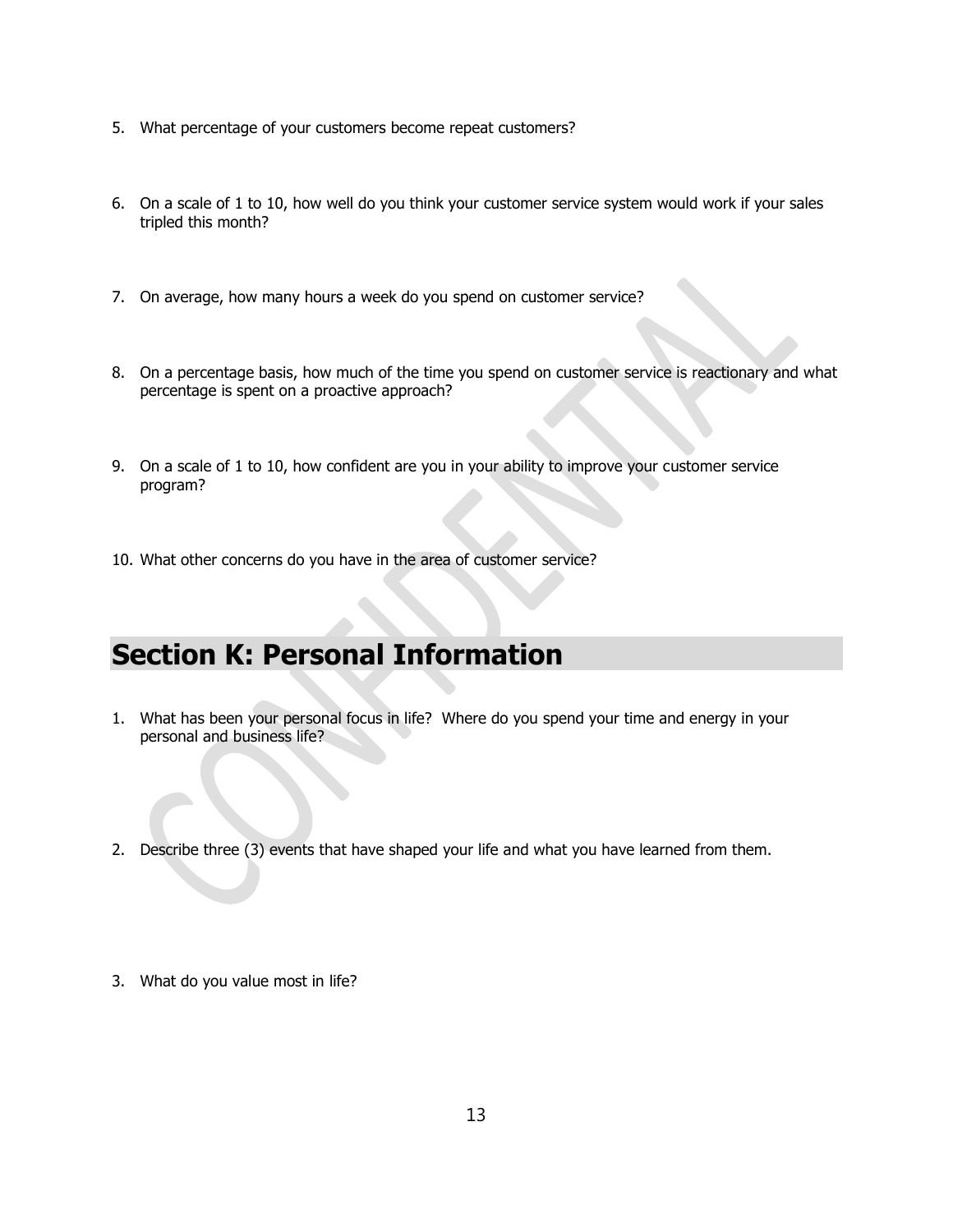4. Have you ever been in coaching before? If yes, who was your coach?



5. For each characteristic, indicate how you would describe yourself on a scale of 1 to 10:

6. List any characteristics, not listed above, that you would use to describe yourself.

#### **Section L: Goals and Objectives**

1. Do you set goals?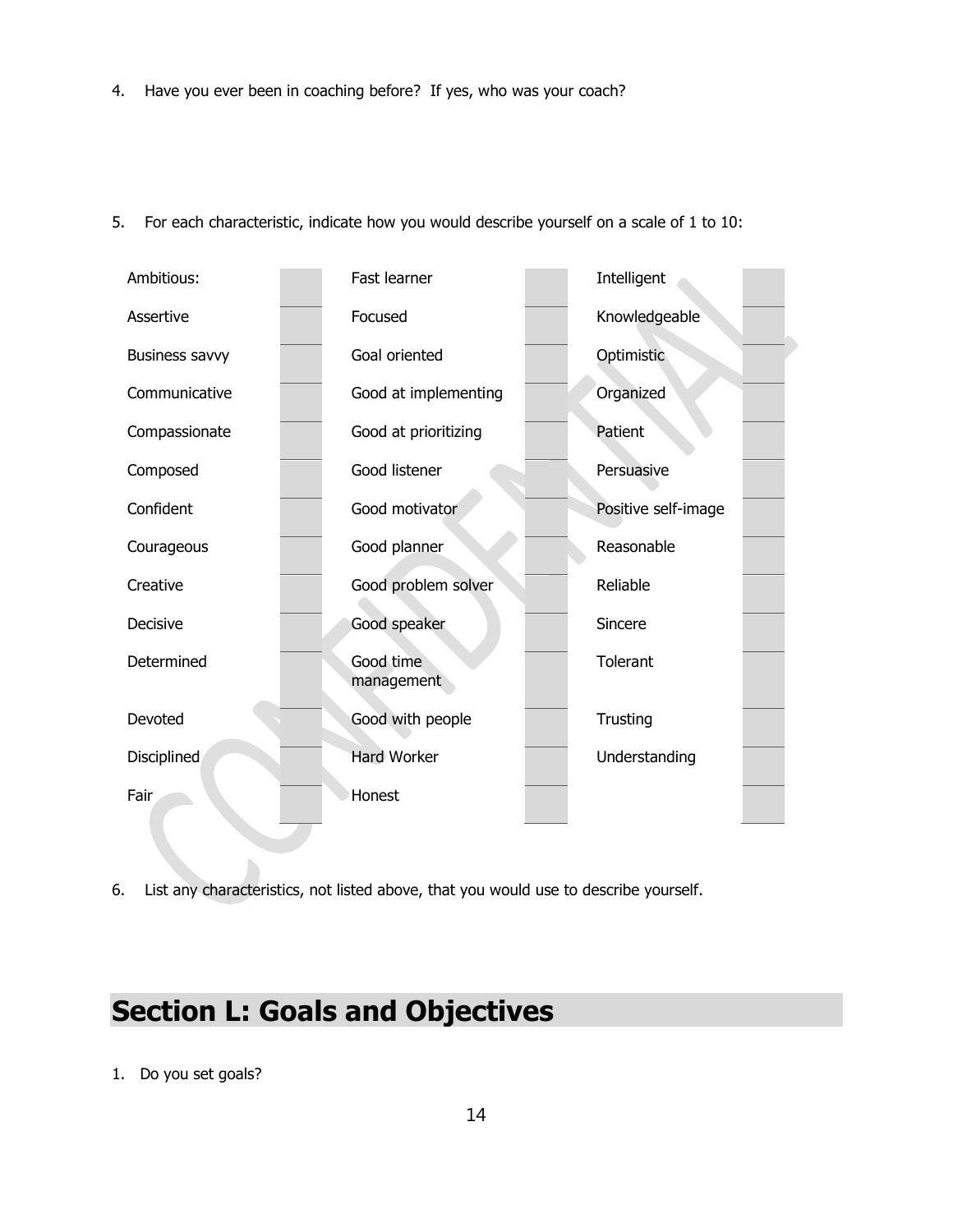- 2. How/when do you measure progress of goals?
- 3. Where do you see your business one (1) year from now?
- 4. Where do you see your business five (5) years from now?
- 5. Describe three (3) areas of your business you most want to improve by joining Real Estate Good Life:
- 6. What are your three (3) biggest frustrations in the business?
- 7. Describe three (3) things you expect to get/enjoy as a result of joining Real Estate Good Life:
- 8. What performance objectives will you use to evaluate if we are helping you achieve your goals?
- 9. How long do you want to be in the real estate business?
- 10. What are you passionate about?
- 11. If your job were as good as it gets, what would be different?
- 12. If you could have anything you wanted what would it be?